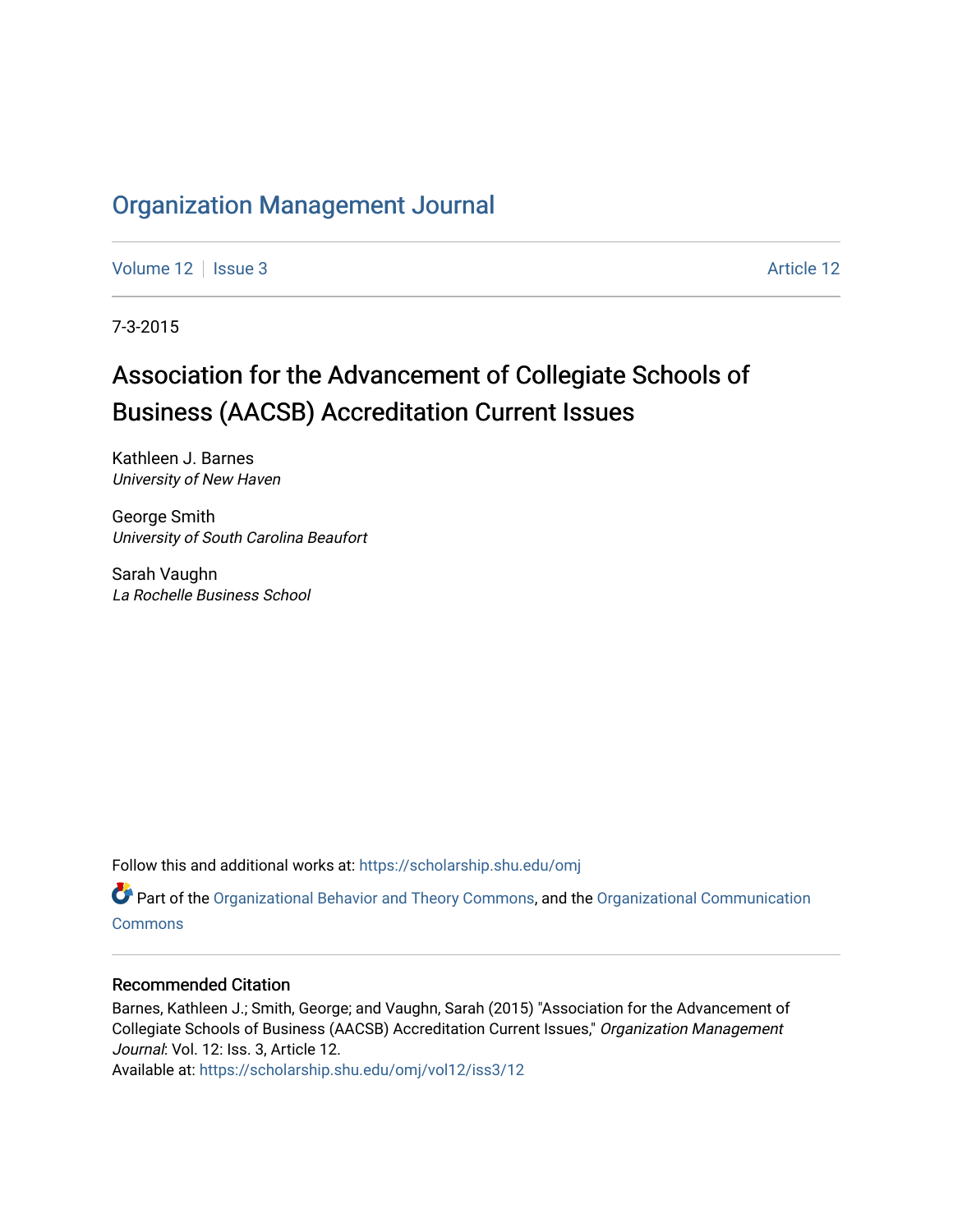

### **CALL FOR SUBMISSIONS**

## **Association for the Advancement of Collegiate Schools of Business (AACSB) Accreditation Current Issues**

This special issue of *OMJ* will focus on current issues in Association for the Advancement of Collegiate Schools of Business (AACSB) accreditation. The AACSB Accreditation Standards challenge postsecondary educators to pursue excellence and continuous improvement throughout their business programs. AACSB accreditation is known, worldwide, as the longest standing, most recognized form of specialized*/*professional accreditation an educational institution and its business programs can earn.

This special issue represents an opportunity for affirmative dialog about the role of accreditation in management education in developing a new generation of leaders capable of managing the complex challenges faced by business schools and their stakeholders in the 21st century. This focus is especially salient given the ongoing debates about the influence and relevance of business education in delivering a quality education to prepare their students for productive jobs in business. We believe it is important for faculty and administrators to (1) understand the 2013 AACSB standards, the evolution of the standards, and their relationship to quality business education programs; (2) share knowledge about their curriculum, policies, practices, and experiences implemented to acquire or maintain AACSB accreditation; and (3) critically interrogate the opportunities and challenges associated with AACSB accreditation.

Integrating AACSB into the business and management curriculum and administration requires distributing emerging knowledge and best practices which in turn can promote collective inquiry into associated philosophical, conceptual, empirical and pragmatic issues. Key topics may include but are not limited to:

- 2013 AACSB STandards.
- Assurance of learning (AoL).
- Enhancing and measuring impact—AACSB accreditation standards.
- The future of accreditation and management education.

These key issues might be addressed at the following levels of analysis:

- *Course level.* What are course designs that successfully integrate AACSB standards? Which experiential exercises promote students' learning with respect to the AACSB standards? What professional development activities support the ability to deliver AACSB standards to students?
- *Institution level.* What curriculum configurations support AACSB standards? What political and*/*or intellectual challenges did individuals face in advocating for AACSB standards' adoption at their institutions and how were these overcome? Is there a distinction among AACSB standards that can or should be taught at the undergraduate, master's, and continuing executive education levels?
- *Discipline level.* Are there teaching and learning and assessment strategies better suited for various content areas? How does AACSB accreditation provide options to integrate intellectual content within and across disciplines? How do changes in cultural or nation state environments influence AACSB accreditation? What current educational assumptions or practices does AACSB accreditation force educators to question and challenge?

Conceptual, empirical, and practice-focused papers are welcome. Authors are encouraged to contact the guest coeditors regarding paper development sessions at various 2015 and 2016 professional conferences. Individuals knowledgeable about AACSB standards and practices are encouraged to volunteer as reviewers to the issue by contacting any of the issue co-editors listed at the end of this call for submissions.

The deadline for submissions is **March 28, 2016**. Information on submissions formatting and submission can be found at the journal homepage, [www.tandfonline.](www.tandfonline.com/uomj) [com/uomj.](www.tandfonline.com/uomj) Submissions should be original, not published in